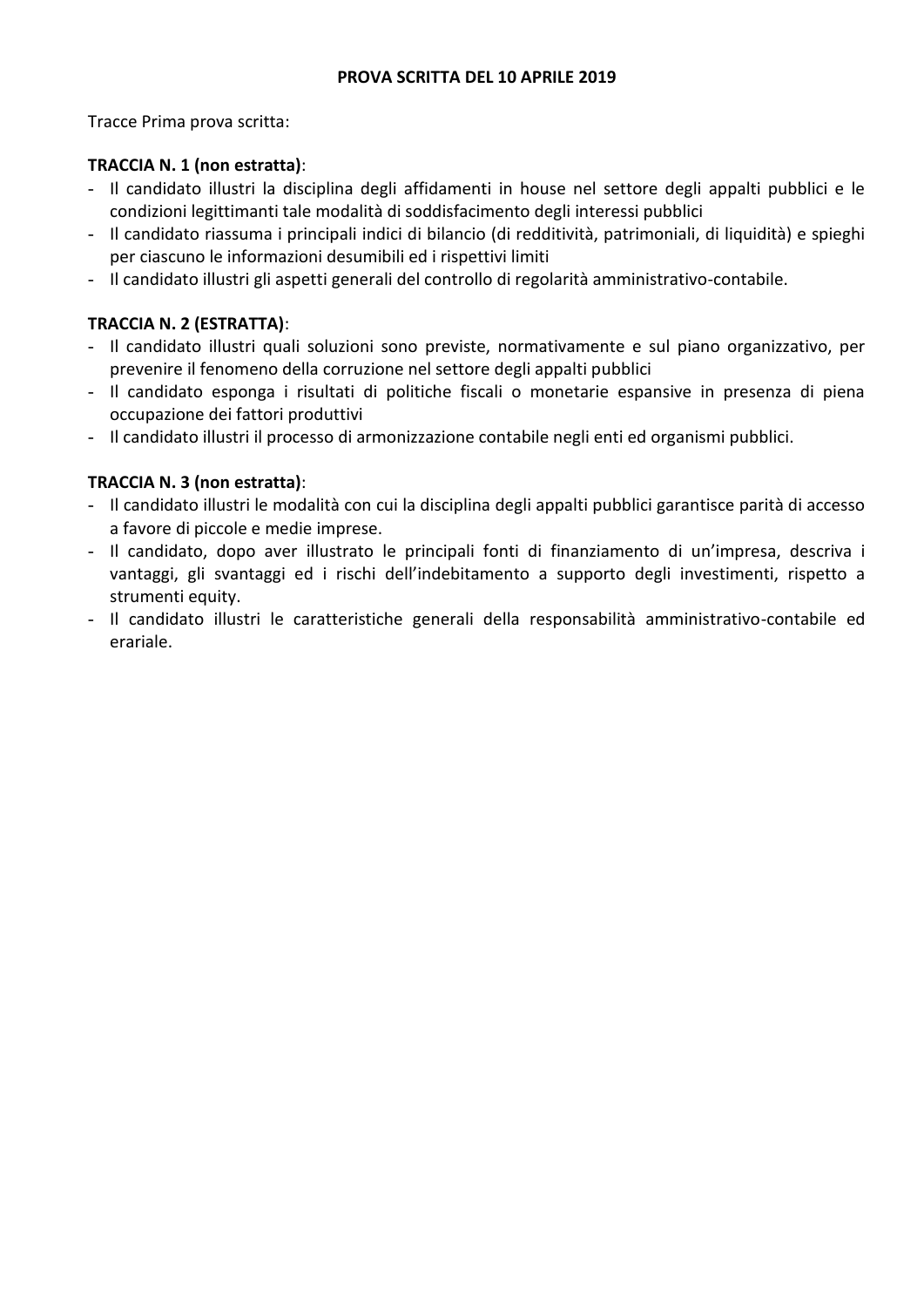Tracce Seconda prova scritta:

### **TRACCIA N. 1 (non estratta)**:

- Il candidato predisponga un appunto illustrativo dei controlli espletati da collegio sindacale, organismo di vigilanza e revisione legale dei conti in una società

- Il candidato predisponga un appunto riportante, nella fase di valutazione delle offerte anormalmente basse di in un procedimento di gara, quali metodi di analisi economico-aziendale delle offerte possono essere utilizzati dalla stazione appaltante

## - **China's "social credit" scheme involves persuasion and sanctions**

### Mar 28th 2019 | SUQIAN, JIANGSU

Just over a year ago, the eastern city of Suqian announced a plan to score the "trustworthiness" of every adult resident. Everyone would start with 1,000 points. They could get more for performing good deeds, such as voluntary work, giving blood, donating bones or being a model worker. Points would be deducted for bad behaviour such as defaulting on loans, late payment of utility bills, breaking the rules of the road or being convicted of a crime. Scores would be recalculated monthly and allow residents to be sorted into eight categories, from aaa (model citizen) to d (untrustworthy).

Suqian calls the system "Xichu Points." Residents can look up their rating by entering their identitycard number into a mini-app running on WeChat, a popular instant-messaging programme. Their score is indicated by a virtual pointer on a dial that is coloured green at one extreme and red at the other. Scorers at the green end can receive rewards, such as a discount of up to 80 yuan (\$12) a month on local-transport passes and admission to hospital without having to pay a deposit.

Controlling virtually every facet of human life, it was responding, in any case,to rising public anger over officials' failure to limit the dishonesty that had become rampant in many walks of life: everything from fraud and academic plagiarism to bad construction and the selling of dangerous fake goods. In a blueprint published in 2014 the government said the project would involve centralising data that it holds on citizens and businesses (the document set out broad plans for the years until 2020, but did not specify exactly what would be in place by that date). The authorities are issuing every company and organisation a social-credit registration number. For firms, this will replace the collection of numbers they use to identify themselves to various agencies, such as the tax bureau and industry regulators. There is no known plan to create a system such as Xichu Points at the national level by giving all citizens a score based on their day-to-day behaviour.

For now the data being collated nationally are being put to use in two main ways. The first is to aid the development of a financial credit-rating industry. This will probably result in a financial scoring-system similar to those widely used in other countries. The second is to tighten the enforcement of existing laws. China's police can respond rapidly to perceived threats. But in other domains the state's power is more limited. People commonly fail to pay workers, defy court orders or default on debts by decamping to other provinces or starting new businesses in different industries.

## **1)According to the article the"Xichu Points"system:**

- A. legitimates the government to compensate citizens depending on their behaviour
- B. would give extra points when paying bills, no matter when
- C. categorizes citizens depending on their social status

#### **2)This system**

- A. isn't going to restrict people's freedom
- B. could have modest consequences on public administration
- C. has positive repercussions on citizens' lives in any case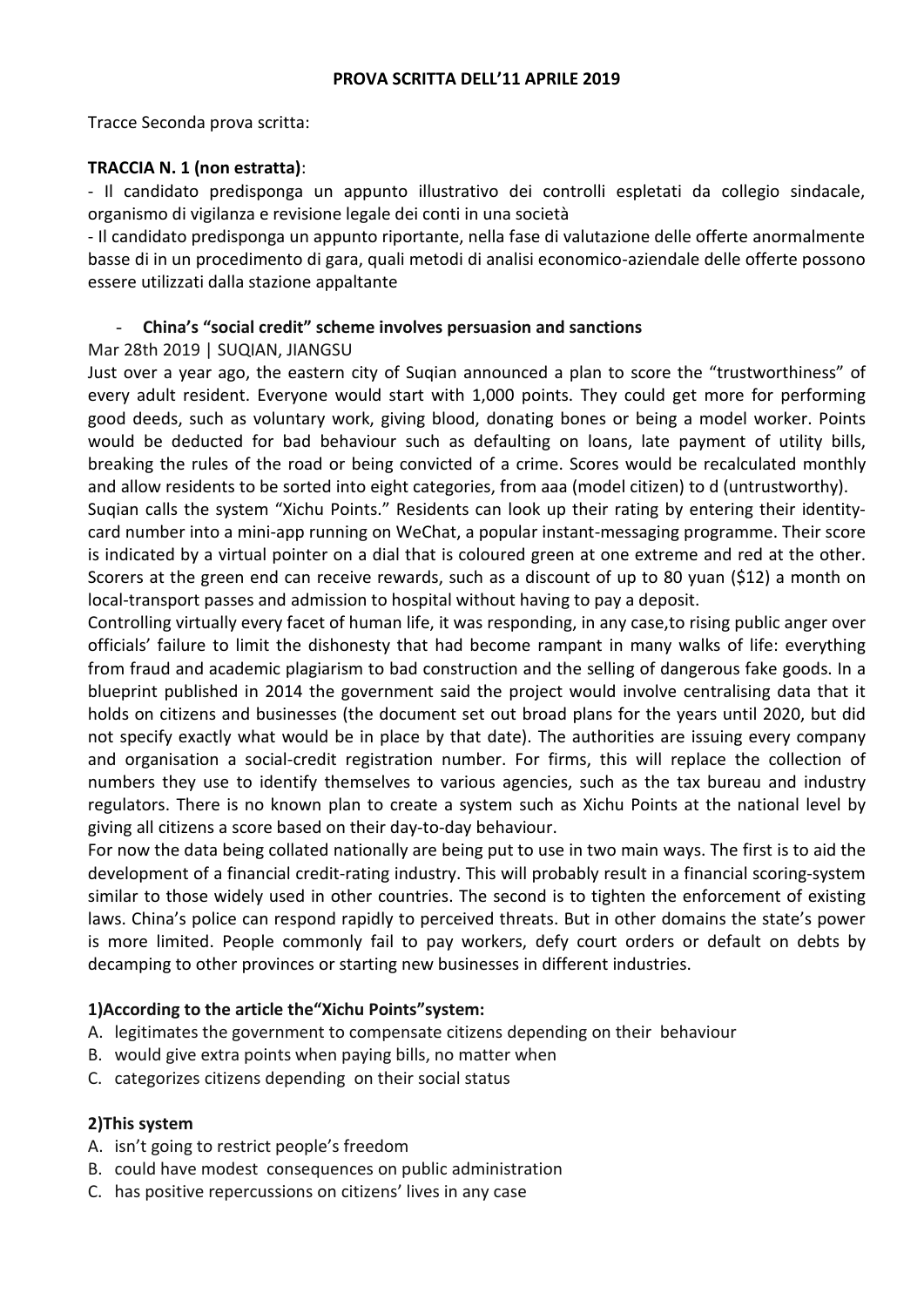#### **3)Data collected up-to-now are**

- A. reused for an adjournment of the financial system of individual businesses
- B. used in order to daily help police tackle crimes
- C. used to understand how people act starting new businesss

## **4) The candidate has to comment on the main issue of the article in no more than 70 words**

#### **TRACCIA N. 2 (ESTRATTA)**:

- Il candidato proponga una o più misure per sviluppare il "made in italy" e per ciascuna delinei brevemente vantaggi, svantaggi, impatti sull'economia e sul bilancio pubblico nonché le misure organizzative da porre in essere, distinguendo le diverse istituzioni interessate

- Il candidato predisponga un appunto che consenta di valutare con quali modalità un'amministrazione può evitare o limitare - nella strategia di gara di un appalto - il rischio di intese restrittive della concorrenza da parte degli operatori economici

**- Global Partnership for Sustainable Development Must Aim for 'Transformative Change', Deputy Secretary-General Tells Economic and Social Council Event**

"More than five years after the world financial and economic crisis erupted, the world economic recovery is now slowly under way. Developed and developing countries alike are growing at various rates. The economic prospects in many parts of the world are positive.

Yet, the crisis is not a phenomenon of the past. Severe effects of the crisis linger and serious risks still remain. Growth is insufficient. The employment situation is urgent in many countries, particularly among young people. Inequalities are growing. The world's wealthiest 85 people have as much wealth as the poorest half of our planet's population. Striking figures. Income and wealth gaps are seriously widening inside a great number of countries, with negative effects both on stability and on long-term growth.

We continue to struggle with many of the challenges they were set up to address. Bold leadership is indeed needed for reinforced multilateralism. The initial trade reforms achieved in Bali last year show that the multilateral road is still the preferred choice. We look forward to an equal measure of success in the ongoing negotiations to close the Doha Round with a strong development content. We rely on the World Trade Organization and UNCTAD to provide the guidance needed in putting trade and development as first priorities in the next round. Macroeconomic policies worldwide must focus on a strong, balanced and sustainable recovery, with particular emphasis on jobs.

There is still a significant gap between developed and developing countries when it comes to the capacity to raise public revenues. The challenge lies in designing policies to increase tax revenues in an equitable manner in developing countries. This not only increases domestic resources available for development, but promotes accountability and public oversight. Countries need to strengthen and develop long-term, stable and inclusive domestic financial systems, free of corrupt practices. We cannot continue to ignore illicit financial flows which deprive countries of much-needed revenue and which reinforce corruption and criminality. It is essential that we tackle this issue, not only in the countries of origin, but also in the countries of destination. Former President Thabo Mbeki and his panel on illicit financial flows have pointed to the unacceptable loss of at least \$50 billion yearly through such drainage in Africa alone, or from Africa alone. This is unacceptable.

In closing, placing our world on a sustainable path needs to be infused with a new global partnership for development. This partnership must be based on equity, on cooperation and accountability. It must aim for transformative change. The role of ECOSOC and the organizations represented here today is crucial. You can channel financing for critical long-term investments, such as infrastructure. You have the capacity to act counter-cyclically, contributing to greater stability in the financial system."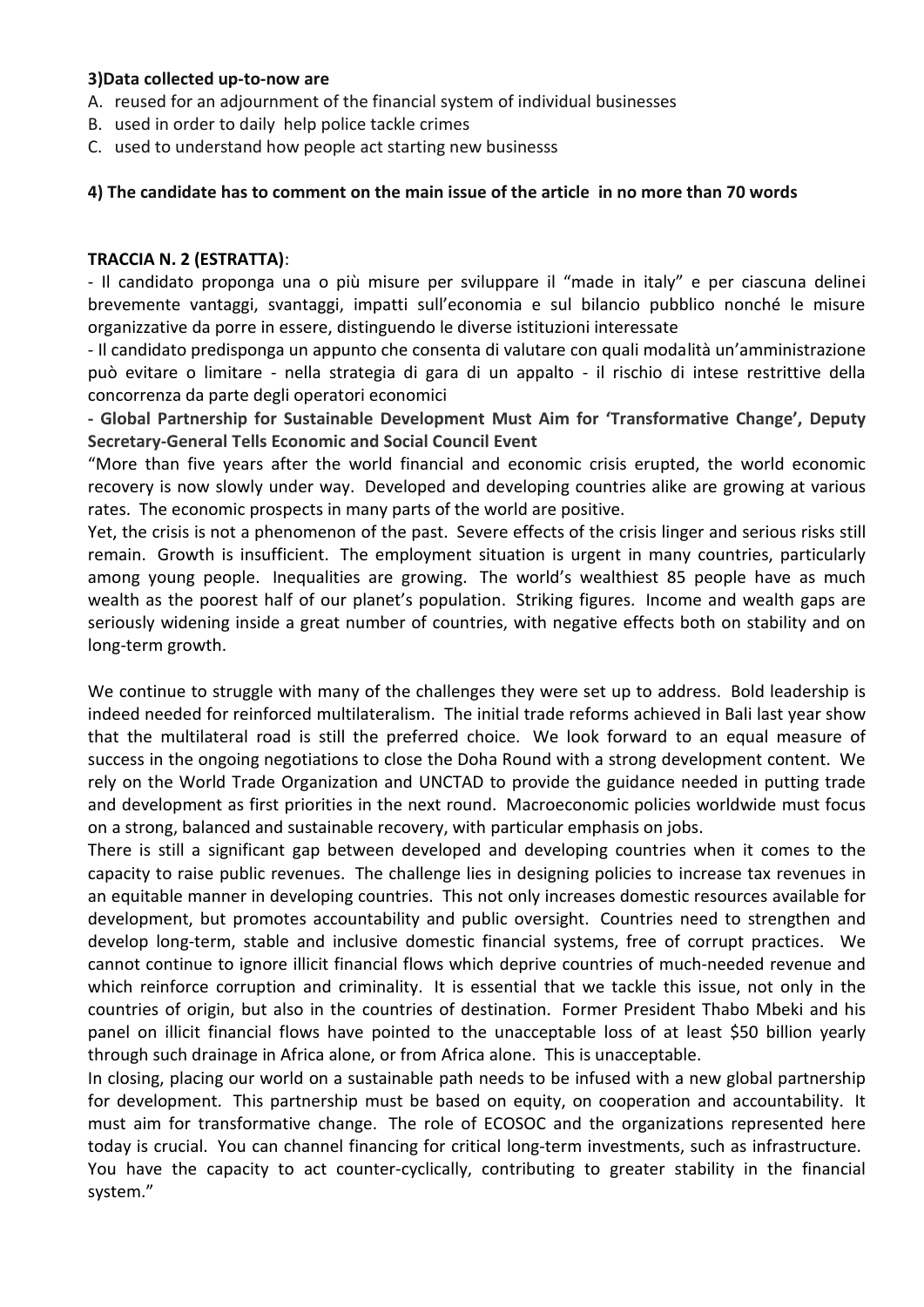# **1)The UN Deputy Secretary-General's remarks show:**

- A. a hopeful sentiment for the regeneration of world economy
- B. a general and skeptical vision of possible improvements of the global economy.
- C. that there are no substancial differences among states about long-term growth

# **2) (In the article ) What is NOT mentioned as for the sustainable development?:**

- A. cooperation among countries
- B. multilateral approach in finding strategic actions
- C. people's attitude towards financial issues

# **D. 3)According to the article**

- A. the role of individual member state is crucial for the final success
- B. the role of EU partnership is limited to EU countries on the whole
- C. the role of Africal leaders is to highlight the illigal flows of money from their continent

**4)The candidate has to comment on equity, or on cooperation or on accountability as the basis for partnership in no more than 70 words.**

# **TRACCIA N. 3 (non estratta)**:

- Il candidato, nella veste di componente di un collegio sindacale di una società, esemplifichi il tipo di vigilanza che può essere espletata per la verifica dell'adeguatezza del sistema di controllo interno

- Il candidato identifichi le possibili strategie e politiche di gestione delle risorse umane e relativi strumenti idonei a favorire il presidio e lo sviluppo della creatività e dell'innovazione in una organizzazione

**- Single market strategy for goods and services:this strategy aims to free the full potential of the single market in order to improve the competitiveness of the European economy.**

On 12 March 2018, the Council discussed the way forward to deepen the single market. Ministers stressed that the EU must work harder in order to take full advantage of aspects such as prosperity and welfare. The recent calls to action are in line with the European Commission strategy on 'upgrading' the single market. Published in October 2015, this strategy focused on three key areas:

- creating new opportunities for consumers and businesses
- encouraging modernisation and innovation
- ensuring practical benefits for people in their daily lives

The overall objective of the strategy is to eliminate the remaining economic barriers from the single market.

The single market in numbers. Services account for more than 65% of EU gross domestic product (GDP) and 70% of total employment

- Public procurement represents around 19% of EU GDP, with over  $\epsilon$ 2.3 trillion spent each year by public authorities and utilities
- Europe has over 5000 regulated professions, which equates to 50 million people facing unnecessary regulatory obstacles to mobility

# Source: European Commission

Why do we need it? Despite being one of the greatest achievements of European integration, the single market has yet to reach its full potential.

Persisting barriers to the free exchange of products and services, insufficient enforcement of existing rules and a low level of cross-border public procurement all limit opportunities for businesses and citizens. This results in fewer jobs and higher prices.

At present, cross-border services only account for 5% of EU GDP, compared with 17% for goods.

According to the European Commission, a more ambitious implementation of the existing services directive alone would yield a 1.8 % increase in EU GDP.

Single market regulation